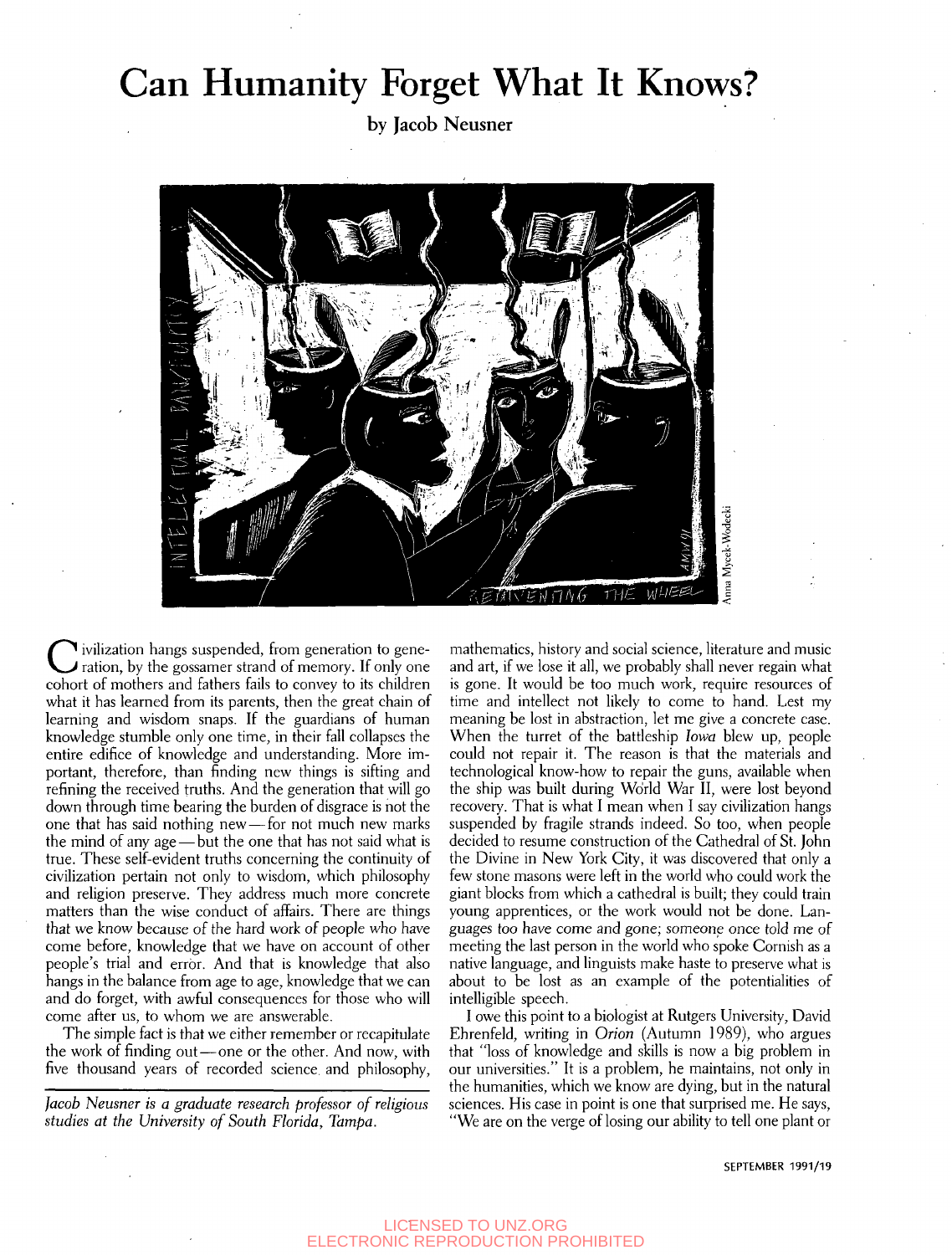animal from another and of forgetting how the known species interact among themselves and with their environments." This is because subjects fall out of the curriculum, or are taught piecemeal by people on the periphery of the university. He says, for example, "Classifications of Higher Plants," "Marine Invertebrates," "Ornithology," "Mammalogy," "Cryptogams" (ferns and mosses), "Biogeography," "Comparative Physiology" — "you may find some of them in the catalogue, but too often with the notation alongside, 'not offered.'" Ehrenfeld explains: "The features that distinguish lizards from snakes from crocodilians from turtles . . . aren't any less accepted or valid than they were twenty-five years ago, nor are they easier than they used to be to learn on your own from books without hands-on laboratory instruction." But people do not work in those fields.

Ehrenfeld further explains why the question is an urgent one. "One morning last April, at eight o'clock, my phone rang. It was a former student of mine who is now a research endocrinologist at a major teaching hospital in Houston. She had an odd question: at what point in animal evolution was the hemoglobin molecule first adopted for use specifically as an oxygen carrier? It was an essential piece of information for medical research she was planning." The information the student wanted was in an elementary "introduction to comparative biochemistry." When Ehrenfeld asked colleagues who was working on this sort of thing, he found out—nobody. The graduate students had never even heard of the field of comparative biochemistry.

Now here we have a very concrete case of the loss of knowledge once possessed. Ehrenfeld comments: "not outdated, not superseded, not scientifically or politically controversial, not even merely frivolous: a whole continent of important human knowledge gone." It was not dead, but it lived only in books, which no one read or understood or could use in the quest for knowledge. Ehrenfeld draws from this story conclusions that need not detain us. In his view the loss of comparative biochemistry is because of the flow of funds into the wrong hands, into the hands of people who are not "capable of transmitting our assembled knowledge of the natural world to the next generation." So, he says, "I fear for conservation when there is no one left in our places of learning who can tell one moth from another, no one who knows the habits of hornbills, no one to puzzle over the diversity of hawthorns.'

If we now take the case as exemplary, we may ask ourselves where, in society, do we assign the task of holding on to what we know and making sure the next generation gains access to that? The stakes are too high for the answers to invoke the episodic and the anecdotal: "here am I, send me." The accident of individuals finds its match in the uncertainty of books; putting whatever is worth knowing into books, encyclopedias for example, will not serve, since mere information does not inform, and facts without explanation of what they mean and how they fit together do not bear meaning or serve a purpose. In age succeeding age, in some few places, the mind of humanity in the past is recreated, not preserved inert but actively replicated, reenacted as a model for the mind of humanity to come. I speak, of course, of schools as those few places, of teachers as the actors of knowledge in intellectually replicable form. For to preserve what we know we must repeat the processes of discovery, since the only real mode of learning is through discovery, which permits us not merely to know things, but to understand things. All the facts in the world about moths and hornbills and hawthorns, left uninterpreted, will not yield comparative biochemistry.

 $\Lambda$ <sup>s</sup> it happens, I have spent my life working on a document that was composed so as to present, within a s it happens, I have spent my life working on a few volumes, the life and structure, the way of life and world view and social theory, of an entire world of humanity: the Jewish people. A few remarkable intellectuals undertook to write a book that would serve as not a mere source of information but as a handbook of civilization: how to form society, what society had to know to do its work, all of useful knowledge so formed as to yield meaning and order and coherence, the deep structure of a social being. To write a book to do that, they worked out not an encyclopedia of information but a guidebook for a journey of mind, of intellect: this is how to think, this is what to think, this is why to think. They made certain, therefore, that what they knew would be known by coming generations, not because the institutions would endure, nor because the politics would accord to their doctrines priority of place. Indeed, the writers of this document would have found surprising Professor Ehrenfeld's certainty that problems are to be solved by putting money in the right hands, or keeping it out of the wrong ones.

They did two things. First, they wrote a book that could be sung. Second, they wrote notes to the music, so that anyone could sing the song. They did not spell out everything; rather, they gave signals of how, if you wanted to spell things out, you could do so on your own: don't ask, discover. So they opened the doors of learning to make room for all to come, learning serving then as an active verb, with discovery its synonym. These notes — signals of how a moving argument would be reconstructed, how reason might be recapitulated — were few, not the eight notes of our octave, but not an infinite repertoire of replicable sounds either. In any case the medium — notes to the music — is only secondary. Their primary insight into how civilization as they proposed to frame it should be shaped lay in another matter altogether. It had to do with their insistence upon the urgency of clear and vigorous and rigorous thought, the priority of purpose to argument, the demand for ultimate seriousness about things to be critically examined. Through practical reasoning and applied logic, they formed the chains to link mind to mind, past to future, through a process that anyone could enter—and no one, once in, would leave.

I said they wrote a book that could be sung. I mean that both literally, in that their writing was a document meant to be said out loud, not read silently; and in that it was meant to be studied in community through debate, not meditated upon privately and personally; writing that was, in the old and classic sense, political — public, shared, subject to coercion, if in the form of reason rather than naked power to be sure. But I mean that in another sense as well. James Baldwin said in a short story that every song begins to cry. So when I say they wrote a book that could be sung, I mean to invoke a metaphor of a piece of writing that begins not with the words and the music, but in the guts, a piece of

20/CHRONICLES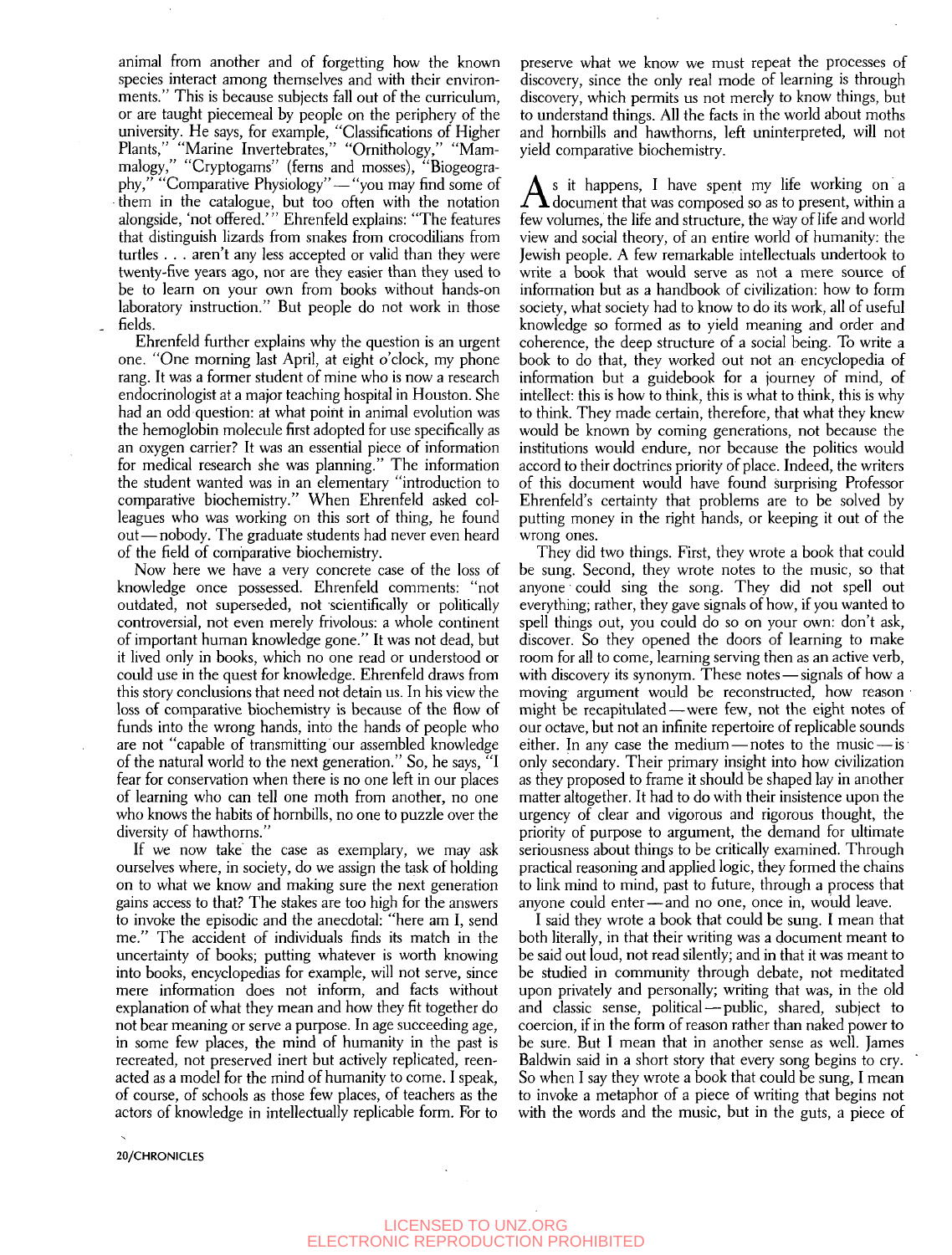writing that is thought before thinking, insight before application and explication, attitude and emotion prior to their reformulation in propositions formed of words. I speak of revelation, such as most of us have known and of which all of us have heard: the unearned insight, the unanticipated moment of understanding. That is what I mean by a book that could be sung, of truth in a form of such art that whoever hears will see and feel, know in a knowledge that is defining.

So, if it is possible to forget what we have learned, leaving for a coming generation the task of recapitulating processes of discovery and interpretation, it also is possible to imagine and even identify the means by which, as a matter of fact, humanity has defended itself from the loss of what it already has in hand. If I use the Talmud, on which I work, as a case in point, others may well identify other appropriate cases. I think of such fields as music and mathematics, philosophy and its offspring in the social sciences, and a variety of the natural sciences as well, as fields of learning that link us to the accumulated treasures of important knowledge and sustaining truth. What they have in common are rules of right thought, a heritage of conventions to be replicated, retested, and realized from age to age, a process of testing and reevaluation, an endless openness to experiment, whether in the laboratory or in the mind. Much that we in universities identify as useful and important knowledge qualifies. For as a matter of fact, so far as the sum of human knowledge is concerned, either we in universities will convey it to the coming generation, or it will be lost.

So the task of universities, if not unique then at least distinctive among all of the institutions that preserve and hand on past to future, is to preserve civilization and afford access to civilization. Ours is the task of remembering, recapitulating, reenacting. Ours is the task of reminding, in a very odd sense of the word: to regain mind. The stakes in universities and what they do therefore are not trivial; we do more than serve, carry out a more than transient or merely useful task. We preserve, but in a very special way: we show the generation to come the how of knowledge, not merely the what; we show in our time what humanity has done over all time to make sense of the world.

Lest these observations on the nature of knowledge, the danger of forgetting what we know, appear mere commonplace, let me point out alternative views. For I set forth a profoundly conservative theory of universities and their tasks, based on a deeply conservative premise of the character of civilization and society. I maintain that it is more difficult to keep what we have than to add to what we know. I very much take to heart Professor Ehrenfeld's warning that, if the few old men who know how to work the giant blocks of stone die without heirs, we shall no longer know how to build cathedrals, and, in time to come, when we see them, we shall not even know what they are, the way when we see the monstrous statues on Easter Island we do not know what they are. The failure of civilization looms large in my mind: we can lose what we have but get nothing better. Society defines what is at stake, and risking its slender goods for the main chance threatens utter chaos: "gone, not outdated, not superseded, not even controversial, not frivolous: a whole continent of important human knowledge gone"! Indeed, so far as civilization finds nourishment in knowledge and understanding — and I cannot define civilization without knowledge and understanding — there can be no greater catastrophe than that loss of a continent of human knowledge; that clod that washes out to sea is all the ground we ever had on which to make sense of something.

 $\sum_{k=1}^{N}$  hat, then, does the fact that humanity indeed can forget what it knows dictate for public policy in the here and now?

First, our principal task in universities must be the work of rigorous teaching. At stake in our classroom is the coming generation and its capacity to know and make sense of things. Therefore, our main effort should focus upon the how of learning, how our students grasp what we wish to tell them, the processes by which we turn information into useful knowledge, useful knowledge into understanding all through (re)discovery, the recreation of intellect.

Second, the creation of new knowledge is less important than the recapitulation of received knowledge. Most professors most of the time in most universities know little about what it means to create new knowledge. It is estimated that two-thirds of all professors have published scarcely a line; of those who publish books, most publish one, few more than one, which means the discovery of new knowledge in the responsible form of a statement for the criticism of others ends with the dissertation; and, so I hear, 95 percent of all scholarly books come from perhaps 5 percent of the scholars. What this means is that most professors most of the time in most universities find themselves expected to do what few of them have ever done, and fewer still have done more than once. We must therefore reconsider the entire structure of higher education, and our task is to reframe our work in such a way that the work people really do-and want to do and often do supremely well- is valued, and that that work is done. Most professors should teach more than they now do; but they also should study more than they now do in order to teach what they themselves have made their own.

For I set forth a profoundly conservative theory of universities and their tasks, based on a deeply conservative premise of the character of civilization and society. I maintain that it is more difficult to keep what we have than to add to what we know.

Third, the recapitulation of received knowledge is not the same thing as the mere repetition of things people think they know, or have heard from others assumed to know what they are talking about. Teaching is now defined in some few, conventional ways. For example, the teacher talks, the students listen. The teacher is the authority, the students inert and passive respondents thereto. Or opinions are exchanged, so that none is the authority, and there is no task but to say what one thinks. Or students listen to professors